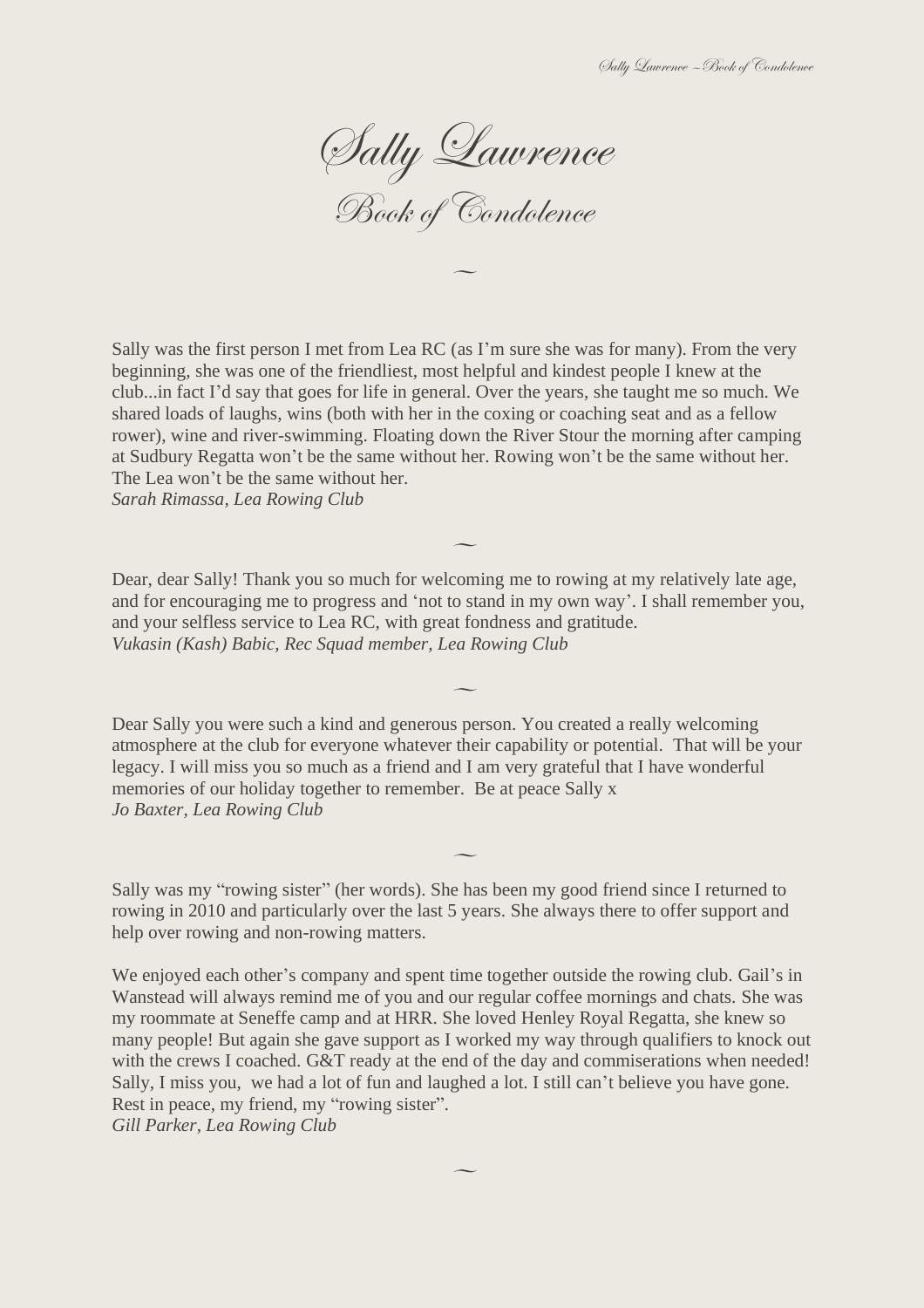Sally cared so much about helping others; sometimes with discreet issues but often over an extended period of time. In this way she touched the lives of so many people, me among them, though in her typically modest fashion she never believed us when we told her how much we appreciated her. As the first person I met from a rowing club, and someone who supported and encouraged me for my entire 'career' thus far, Sally will for me always be intrinsically associated with the sport. I will think of you Sally whenever I am out in a rowing boat or any other vessel, and remember how much you enjoyed being on the water. You'll forever be welcome beside me.

 $\overline{\phantom{a}}$ 

*Ian Richardson, Lea Rowing Club*

You gave so much, so selflessly to us all at the Lea and beyond - I hope you felt the love returned by all those you helped along the way. Thank you for so many happy memories, your friendship, your laughter and your unique 'madness' - I will miss you xx. *Nick Mather, Lea Rowing Club*

Sally was a lovely friend, a brilliant cox and coach to the men's masters squad, and far, far more. As well as having huge integrity and energy, she was great fun – making us all laugh with the double entendres she often didn't realise she was uttering. Bless her! It's so unbearably cruel that she was taken for us so early and so quickly, but I take comfort in being able to let her know in her last days how much love and gratitude we had for all she did for us. I don't think I'll ever be able to visit the club or row without thinking of her. RIP Sally xx *Shaun Griffin, Lea Rowing Club*

 $\overline{\phantom{a}}$ 

Sally and I more or less started at the Lea together. She served her apprenticeship as a cox with our Vets squad and had to deal with some real characters in those early days. I think she nearly got as much verbal abuse as myself. She took it all in her stride and managed to take control when it was required.

 $\overline{\phantom{a}}$ 

She was such an asset to the club and will be irreplaceable.

I will miss her Dearly.

*Neil, Lea Vets*

Dear Sally

I am missing you so much. For the record and, so you don't worry:

- I am the club welfare officer as you asked me to be and trying to keep up to date

 $\overline{\phantom{0}}$ 

- I have removed the stakes that you noted were a health and safety hazard from the plants behind the club
- I am trying to keep my left knee in the boat when sculling to improve my stroke
- I am looking after 'Just William' even though you won't be here to buy him as you wished to, should I ever buy a new boat. Maybe I will just hang onto him

I can't believe that you won't ever be coxing me, coming to The Xmas party and bringing me peaches in brandy or just being part of the Lea life again. Rest safely

*Sylvia Chew, Lea Rowing Club*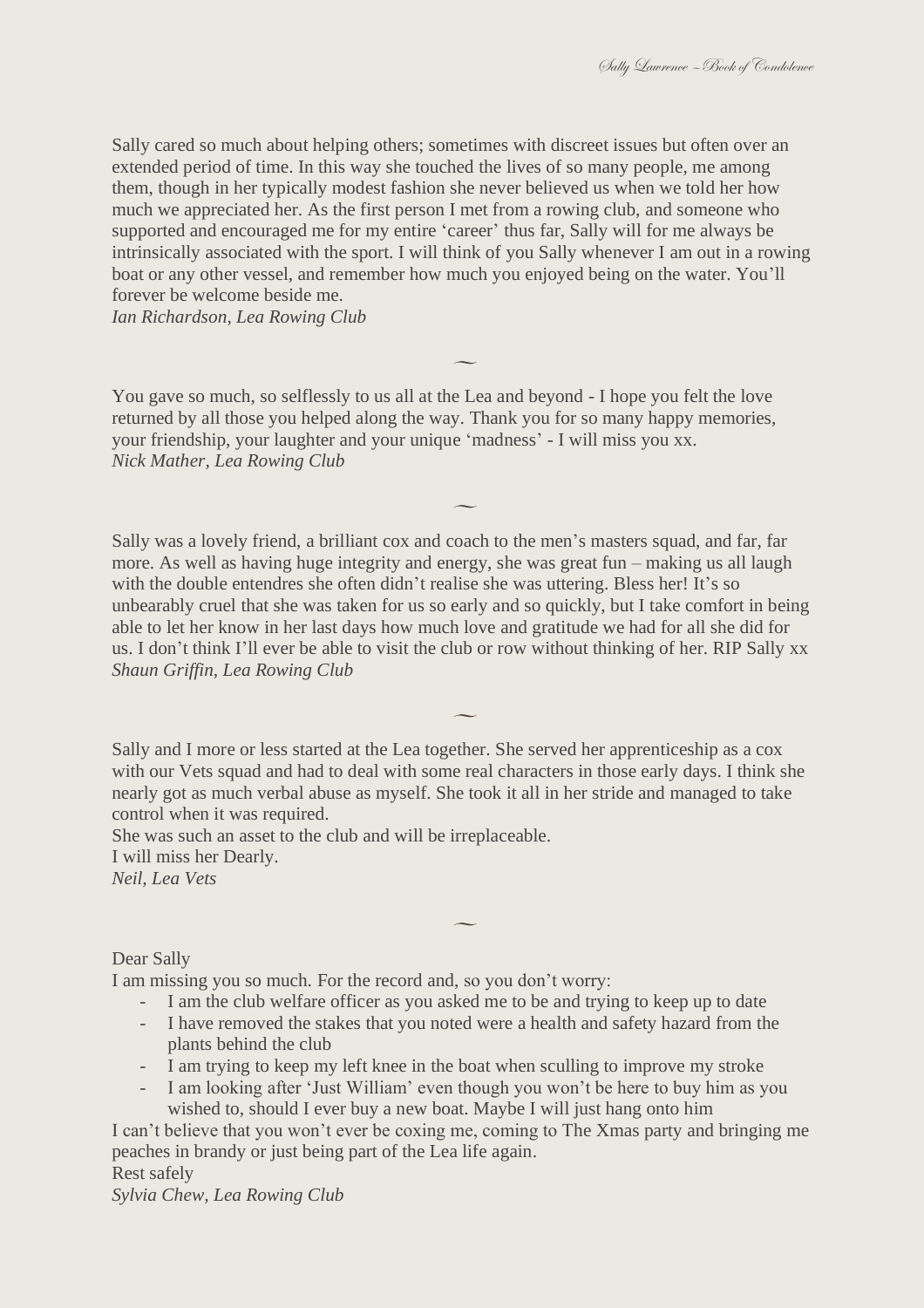In fond memory of an amazing woman who I have enjoyed knowing since she first joined Lea Rowing Club. It was amazing how quickly she became enmeshed in the organisation of the club and in almost every activity. How did she find time??? My first thoughts were that things might fall apart without her, but then I realised that she left it with an ethos and camaraderie that will bring everyone together even more so. I hope that this memorial fund will serve its purpose in helping yet more people enjoy not only the activity of rowing, but also the pleasure of being a member of such a great club. *Roger Mears, Lea Rowing Club*

 $\overline{\phantom{a}}$ 

Sally was such a generous person – whatever she had she wanted to share. She offered me the use of her single when I was first learning to scull, which was not just generous but foolhardy, given my lack of competence. Then when I was getting married she insisted on lending me two beautiful pieces of jewellery. One was so valuable I didn't dare wear it at all, but the other was with me on one of the most special days of my life, and every time I look at the photos I think of her.

 $\overline{\phantom{a}}$ 

*Cressida, Lea Rowing Club*

Sally was a good friend to me. It's the small things that I will cherish: the lifts home afterdark, proper mugs of tea on camp, cheerleading us to Mordor and back, the little tellings-off about lifejackets, lending me her bike most weeks, twisting my arm into volunteering for the club, the many, many emails and phone calls... But most of all, I'll miss walking into the boathouse and hearing her say "Matt – I need to talk to you". The Lea, and my life, will be a lot quieter without her. RIP.

 $\overline{\phantom{a}}$ 

*Matt Pooley, Lea Rowing Club*

I will always remember Sally's never ending willingness to help. Lea was your life and I can only hope that it has given you all the happiness in the world.

 $\overline{\phantom{a}}$ 

It won't be the same without you and it is still very hard to think that I won't see you down the club again. Rest in peace. XX *Iva Vasickova, Lea Rowing Club*

 $\overline{\phantom{0}}$ 

Blessed to be a friend in and outside of the rowing world for many years, along with my wife who had Christmas breaks away in Germany with her. We are still stunned and upset since first knowing of her illness and not being able to physically see her in her last weeks was so painful. Sally was the glue that held Lea Rowing Club together with her incredible administration and personnel skills. Gone are the late evening phone calls discussing club and other issues, when she should have been relaxing at home. R.I.P. Sally Xxx

*Peter Chapman, Lea Rowing Club*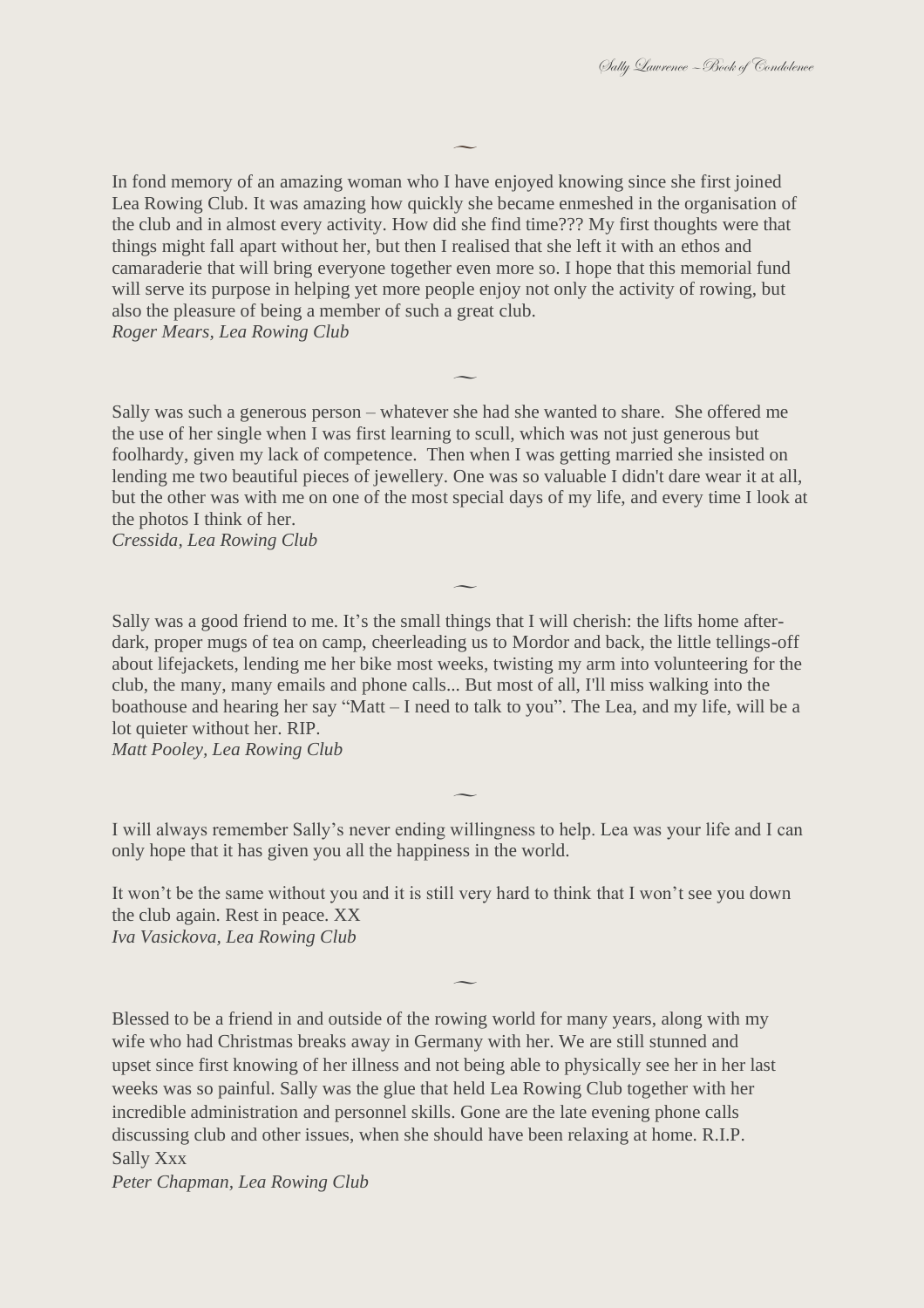Sally was an amazing colleague and friend. We spoke a few times every week and she was always so generous with her advice and support. She was also a fellow masters rower.

 $\overline{\phantom{a}}$ 

She once subbed into an 8+ at St Neots. I was in the 2 seat, she was at 3 in front of me. Although she kept worrying about catching a crab and whether she was fit enough she was unbelievably excited to be rowing in the crew. She rowed perfectly and we won. There's a wonderful photo of Sally grinning from ear to ear holding her pot.

When the club needed a female coach for a women's group, naturally she didn't hesitate to volunteer. She loved working with these women and was so proud of their achievements, especially their first race at the Bear's Head last year.

Sally's influence has touched every part of the club. She was one of the most generous people you could meet and worked so hard to make the club a success. It is impossible to put into words how much she will be missed not only as a colleague but as a friend. *Sara Cinamon, Lea Rowing Club*

This incredible woman whom I barely knew really touched me. Sally made contact with because of my activities with Canal Watch London in response to boaters' call for solidarity and joined-up forces in establishing towpath safety. She told me that she'd got cameras installed and paid for by the MetPolice in the dark passageways near the rowing club. She'd just quietly got on with it. My experience of Sally (one phone call, and couple of emails between us) was that she was a kind-hearted and gracious person. I wish I'd known her better. RIP Sally Lawrence.

 $\overline{\phantom{a}}$ 

*Helen Brice, Itinerant Boater*

It is very hard to imagine the Lea without Sally. She will be so missed. I know my life at the Lea – the home I've found at the Lea – wouldn't be quite what it is without all her help, advice and belief in the community. In the relatively short time I've known Sally (just 5 years) I feel the influence she's had on me personally, the club and wider.

 $\overline{\phantom{a}}$ 

One of the things that keeps sticking in my mind at the moment is the promise that Sally and I made last summer – after the silly 'boat-craft' races we had as the finale of our 2019 WMas 'at home' camp – that we'd row together again in a double. Sally stepped in to make up our crew numbers for the races, and I was so chuffed to have drawn her out of the hat as my crew-mate. Sally and I won – I like to believe a combination of me strategising from watching all the other crews who went before us, good communication between us, and Sally's skill as a rower and steer (she was in bow, and that was part of my strategy) – we had such fun! Sally also coxed our WMas 4x+ win at Molesey Vets Head in 2019 – my first ever winning race. So sad we'll never get to row together again. *Nicky Barneby, Lea Rowing Club*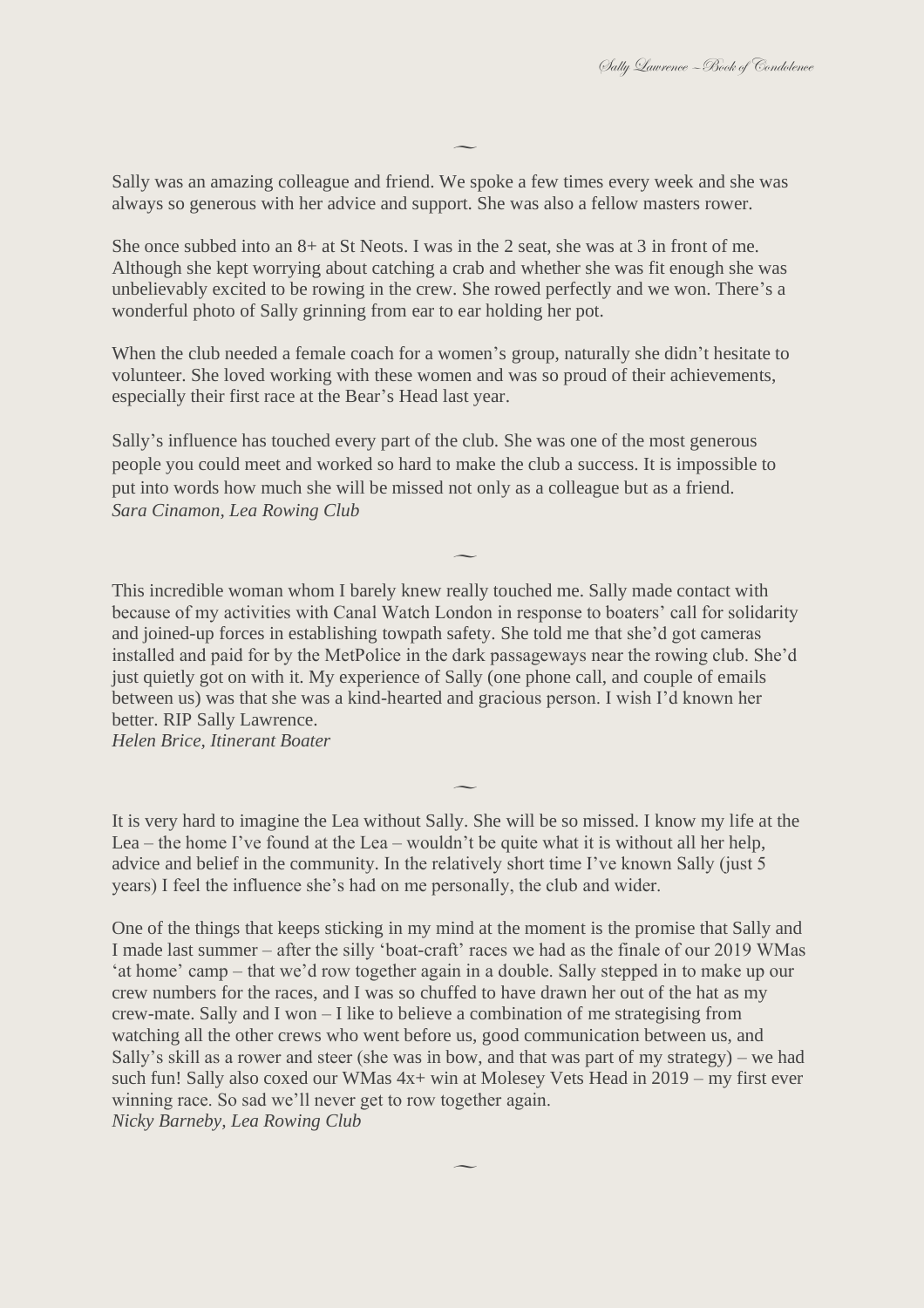Lovely Sally, I can see you, greeting us with a smile and twinkling eyes, such energy, so good natured and a bit bonkers, really fun to be around. Thank you for helping look after Morgane as a baby so I could continue rowing and competing. Thank you for coxing our boats, putting up with our moods, getting all those entries in month after month, year after year, and the million and one other things you did, so generously making our fun possible. Thank you for being so kind to me. The Lea will not be the same without you. I will miss you, but I know I will keep seeing you there walking out of the boat house towards me in my mind's eye. Your energy is there in the bricks and mortar, in the boats, the activity you have helped to build and sustain over many years. You will not be forgotten. *Bridget Snaith, Lea Rowing Club*

Words can't express how much sadness I feel that you're gone. You came into my life when everything changed due to illness. During the time that I had known you, you showed me so much kindness, warmth and friendship, far, far beyond anything that I ever expected. Thank you so much for allowing me into your life. You opened my eyes and heart to the beauty of rowing and it's because of you that I feel in love with the sport, which in turn helped me with my disability. You were seats there for me Sally. Thank you for being such a good friend and mentor. You will always have a space in my heart. *Rosy Soulby, Lea Rowing Club*

 $\overline{\phantom{a}}$ 

Sally gave us all many brilliant memories. She helped us all in so many countless ways that she'll always be the benchmark for true generosity. And I'll particularly remember her fantastic sense of fun as I'll miss sharing any more of those giggly afternoons talking about everything and nothing. Sally was a good friend and I'll miss her very much. *Sara Woodford, Lea Rowing Club*

 $\overline{\phantom{a}}$ 

Sally gave all of herself to the Lea RC. As a newcomer to rowing she was incredibly generous with me and everyone around me – I could always ask her a question, she would always have time for me, she would always look out for me, my crew, and the amazing community we've built at the clubhouse over the years. She is one of the people whose leadership deepened my engagement with rowing and I will always be grateful to her for that. *Nicolò Wojewoda, Lea Rowing Club*

 $\overline{\phantom{0}}$ 

 $\overline{\phantom{a}}$ 

Sally and I used to communicate regularly whether it be about Lea matters or sharing silly photos of our beloved pets. She helped, taught and encouraged me (and everyone else) so much and was so generous with her time. I always hear her voice when I am out in a single saying 'what are you worried about the worst you can do is fall in!' I loved being in the boat when she was coxing and one of my fondest Lea moments was winning a Masters 8+ with her rowing at St Neots. She made rowing so much fun in and out the boat.

I miss you Sally and the laughs we had and am very happy to have met you and been your friend. Rowing and the Lea will never be the same without you. X *Gail Bryson, Lea Rowing Club*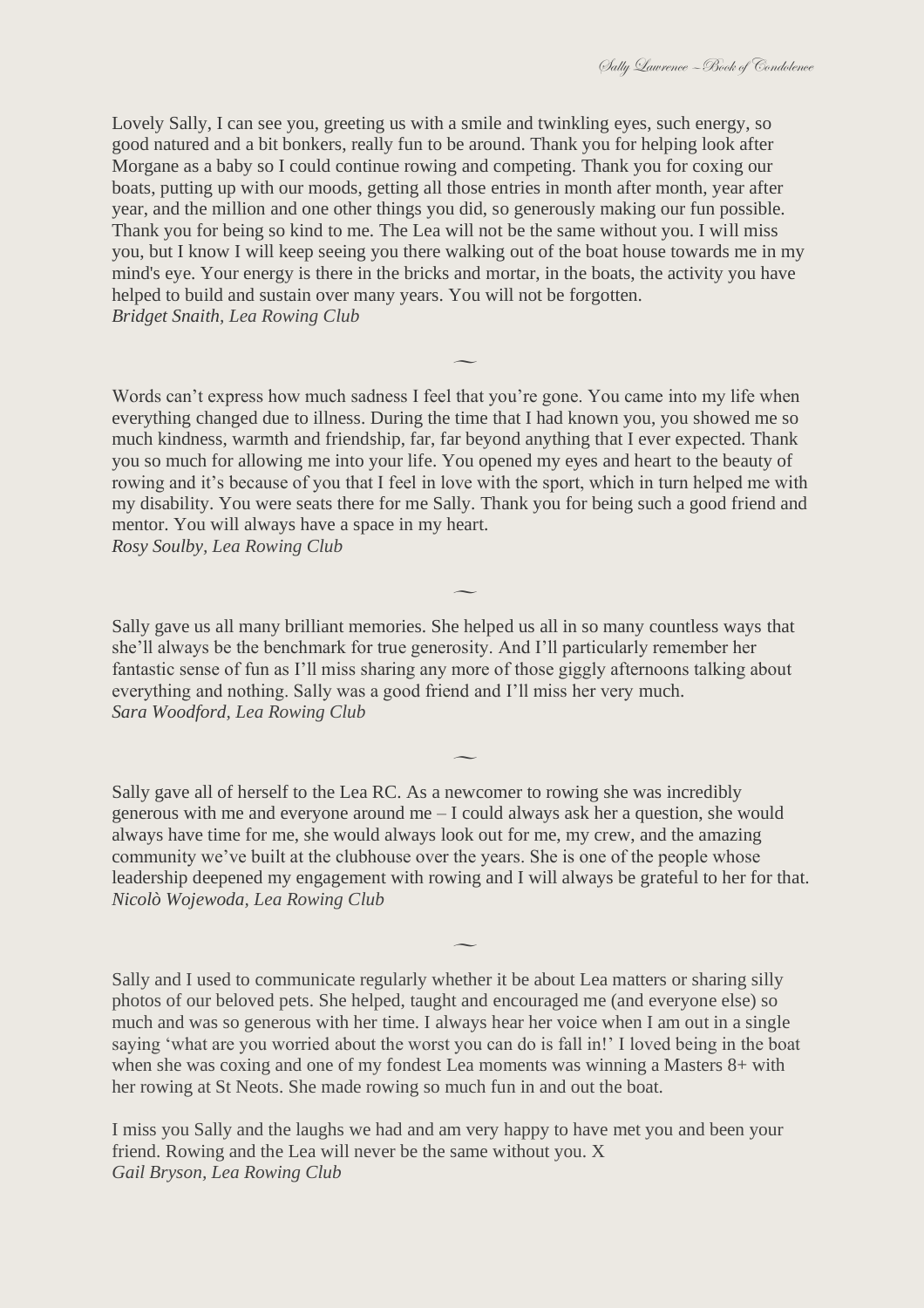Dear Sally, you will be sorely missed by all us rowers. Hope you've found a lovely spot to scull in up above. Lucy xx *Lucy Clarke, Lea Rowing Club*

 $\overline{\phantom{a}}$ 

 $\overline{\phantom{a}}$ 

When I try to remember when I first met Sally at the Lea, I find that there are no memories that don't include her! When I joined the Club, she was there, supposedly as a rowing mum but it was obvious that she was already becoming so much more than that. Sally quickly became an amazing cox, always challenging us to learn more and assuming that we knew more than we did so that we would have to learn. She coxed my first win at Sudbury, more years ago than I care to think, and then last season, a win in a coxed quad at Molesey, such a fun race. Always so generous with her time, despite how much she did. Sally collected me for so many early starts, we cycled across the marshes together discussing so much more than rowing, and then somehow I found myself responsible for registration at the Lea Regattas, while Sally seemed to be doing everything else. I don't remember volunteering for that but she had a way of encouraging everybody to get involved that was irresistible. Those hilarious trips to race at World Masters where she always seemed to know everybody.

The speed with which you have been taken from us is cruel and shocking. Everyone at the Club misses you now, and we will miss you even more when we finally get back to rowing again, and I will miss you every time I go on the river whether on the Lea or anywhere that you would have been, and should be, with us. What a legacy you leave at the Lea, dear Sally. You will never be forgotten.

*Francesca Franchi, Lea Rowing Club*

Thank you Sally for the many tips and encouragement over the years. Your energy, generosity and spirit will be sorely missed but will continue to inspire our rowing endeavours for life.

 $\overline{\phantom{a}}$ 

 $\overline{\phantom{a}}$ 

*Ally, on Just Giving webpage for Sally's Fund*

Thank you for you support and encouragement, Sally. I will always remember your smiling face and your unfailing enthusiasm for getting more people rowing. *Dee, on Just Giving webpage for Sally's Fund*

Never imagined not to see you again, Sally. So resourceful and super positive. Such a force for the Lea! - So lucky to have met you. *Anna W, on Just Giving webpage for Sally's Fund*

 $\overline{\phantom{a}}$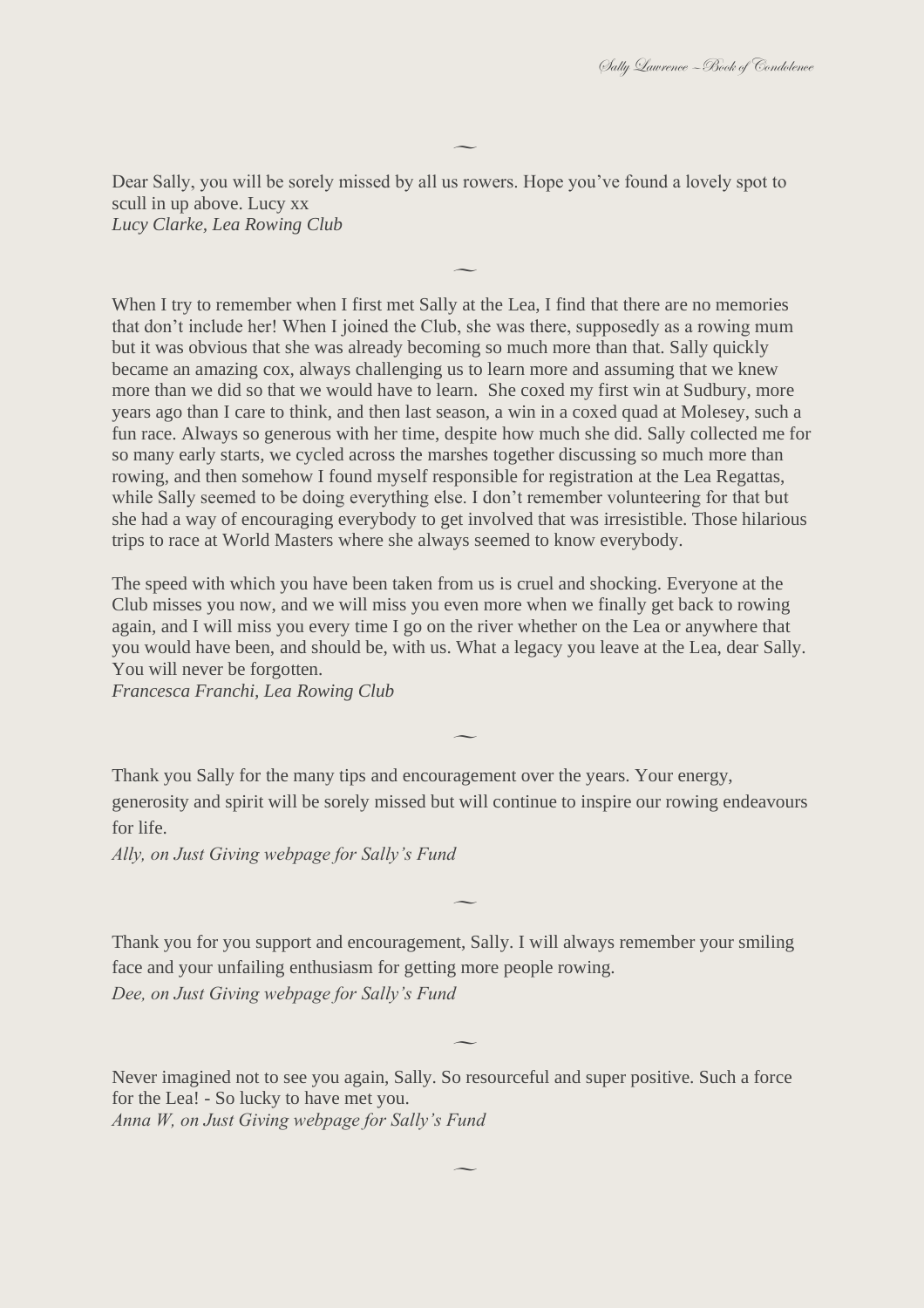You were a good friend to me and a great mentor growing up at the club. I am thankful for everything you have ever done for me and I will miss you. *Anthony Duncalf and family, on Just Giving webpage for Sally's Fund*

Sally played a pivotal role in helping the London Otters Rowing Club establish themselves. She was an avid supporter, promoter and ally of the club. Her knowledge and guidance over the years was invaluable. We will miss her dearly. *London Otters Rowing Club, on Just Giving webpage for Sally's Fund*

 $\overline{\phantom{a}}$ 

 $\overline{\phantom{0}}$ 

Sally was such a welcoming, warm and approachable person, her huge personality stood out a mile. She will be missed dearly. *Ash, on Just Giving webpage for Sally's Fund*

 $\overline{\phantom{a}}$ 

 $\overline{\phantom{0}}$ 

Sally was a wonderful person and it is a great idea to help her spirit continue *Amanda from Broxbourne R.C. , on Just Giving webpage for Sally's Fund*

We will all miss you so much, the club won't be the same without you keeping us in order! *Amy, on Just Giving webpage for Sally's Fund*

I only met Sally once, at a Regatta. She lent my crew a boat when a schedule clash would have prevented us from racing otherwise. Her enthusiasm and practical kindness left a lasting impression on me, and I hope your fund brings this to others. *Emmet C, on Just Giving webpage for Sally's Fund*

 $\overline{\phantom{a}}$ 

 $\overline{\phantom{a}}$ 

You will be forever missed, Sally. *Kevin Mann, on Just Giving webpage for Sally's Fund*

Sally made me feel home and welcome at the Lea - while I was there and whenever I would come back to say hi. Thank you so much for everything. *Anna B, on Just Giving webpage for Sally's Fund*

 $\overline{\phantom{0}}$ 

 $\overline{\phantom{a}}$ 

 $\overline{\phantom{a}}$ 

Rest in peace, dear Sally, and may you inspire many more people to experience the joy of rowing

*Anonymous, on Just Giving webpage for Sally's Fund*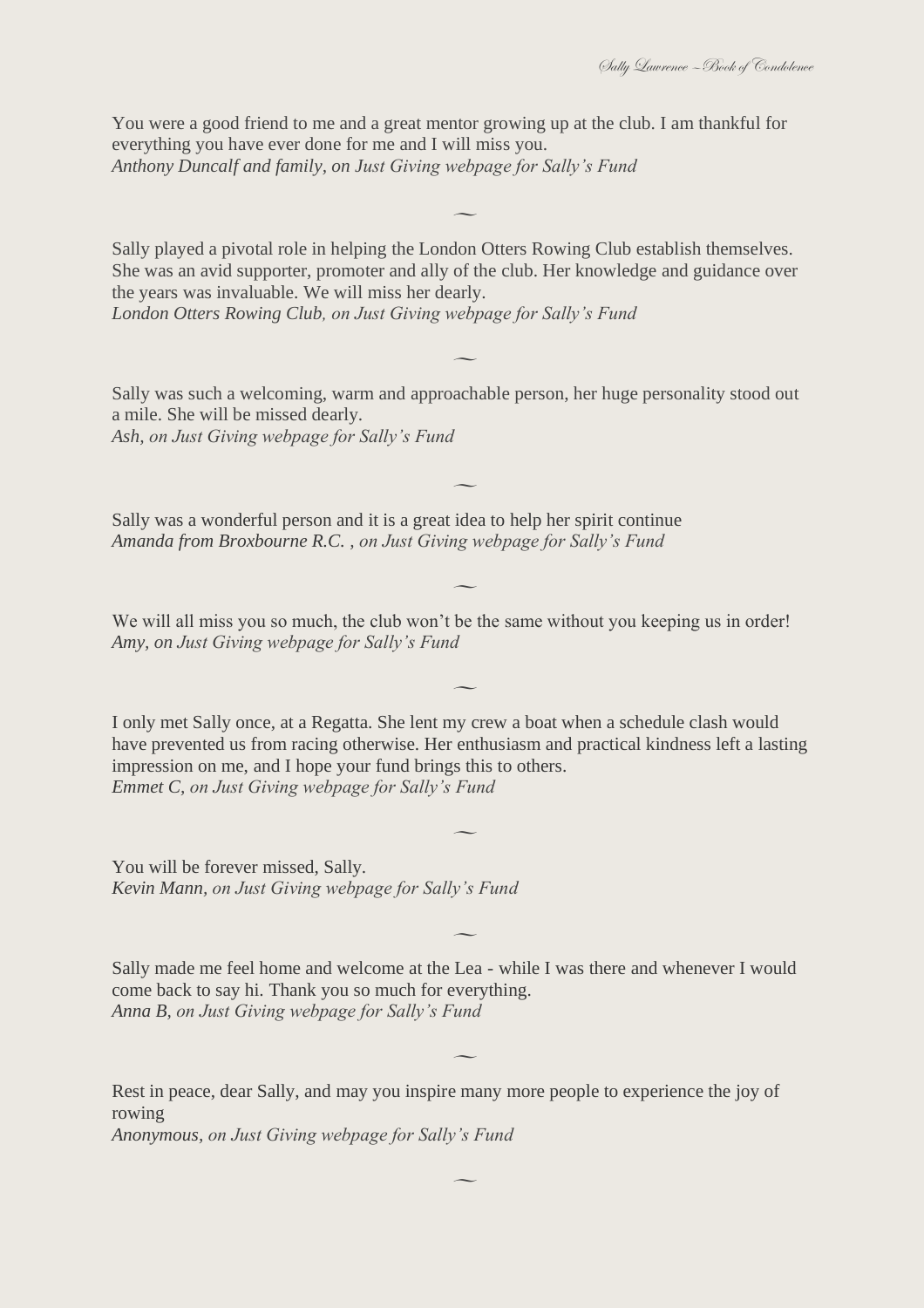It is so sad to know you won't be there. It won't be the same without you *Anonymous, on Just Giving webpage for Sally's Fund*

Oh Sally I'll think of you every time I set foot in the Lea. Thanks so much for making me and so many others feel welcome, and for your many, many acts of kindness and generosity. I'm so glad to have been there for the launch of the Sally Lawrence! *Don, on Just Giving webpage for Sally's Fund*

 $\overline{\phantom{0}}$ 

 $\overline{\phantom{a}}$ 

One of the good guys in life, you will be missed by so many of us. Rest in peace dear Sally. *Irene and Gordon, on Just Giving webpage for Sally's Fund*

 $\overline{\phantom{a}}$ 

 $\overline{\phantom{a}}$ 

 $\overline{\phantom{a}}$ 

 $\overline{\phantom{a}}$ 

With thanks to Sally *Shelly, on Just Giving webpage for Sally's Fund*

Well done Sally, thanks for all the coxing, the races, the countless favours, and so much of your time.

*Tom, on Just Giving webpage for Sally's Fund*

What a great tribute to Sally! Great to see that she had such a positive impact on the sport nationally and touched the lives of so many people at club. *Sam Batten, on Just Giving webpage for Sally's Fund*

Even to an outsider (I don't row, but my husband does), Sally made her mark - always so friendly and helpful. A truly lovely person. I miss her every time I go to the club. *Joanie, on Just Giving webpage for Sally's Fund*

Thank you Sally, for your generosity... and the tremendous legacy your spirit of inclusion leaves for all to enjoy rowing at the Lea RC...xx *Lucy SM, on Just Giving webpage for Sally's Fund*

 $\overline{\phantom{a}}$ 

When I first met Sally I confused her with my English but she never got frustrated with me. She always encouraged and supported me. I will forever remember our rowing memories which make me smile. I'm very sad but comforted with knowing Sally is at peace. *Berk – Gigi, on Just Giving webpage for Sally's Fund*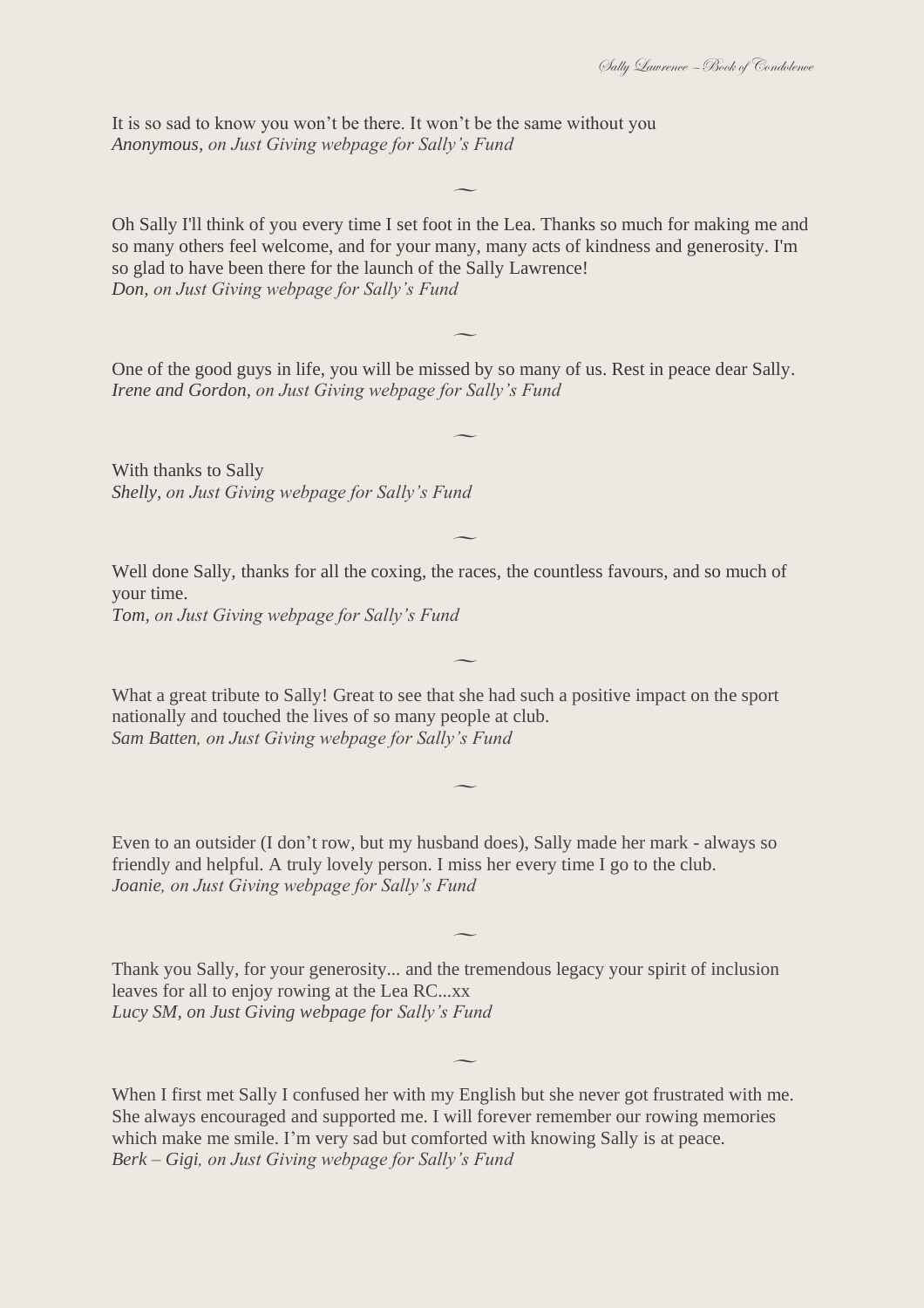I feel so privileged to have known Sally and to have had her as a coach. What a beautiful and lovely person she was. I truly miss her, and know that once I'm back rowing on the water again after lockdown she will be missed so much more!! *Breindy Gold, on Just Giving webpage for Sally's Fund*

 $\overline{\phantom{0}}$ 

 $\overline{\phantom{a}}$ 

Sally was such an important member of our community at the Lea and was a friend to everyone. She will be greatly missed xx *Jess and Jon, on Just Giving webpage for Sally's Fund*

Sally left us a great legacy of acceptance, inclusion and looking out for each other. This is a wonderful idea.

 $\overline{\phantom{0}}$ 

*Cj Elser, on Just Giving webpage for Sally's Fund*

Thank you Sally for your great life, massive contribution to rowing and for helping out the Otters back in the day when we had nothing! Brian Winsor, Senior Captain Otters x *Brian Winsor, on Just Giving webpage for Sally's Fund*

 $\overline{\phantom{a}}$ 

I was so shocked to hear this sad news! The Lea will not be the same without Sally, she was such a big part of what made the Lea fantastic for me, and was just so selfless. She won't be forgotten. Xx

 $\overline{\phantom{0}}$ 

*Amy Cooper (nee Sillitoe), on Just Giving webpage for Sally's Fund*

Sally was the embodiment of what LRC is about - welcoming, cheerful, friendly, helpful and inclusive. She will be sorely missed but hopefully Sally's Fund will be a fitting legacy. *Ben Booth, on Just Giving webpage for Sally's Fund*

 $\overline{\phantom{a}}$ 

 $\overline{\phantom{a}}$ 

Sally was kind, dedicated and loved a good laugh. She would bend over backwards to make sure everyone else had a good time too. Underneath it all was a fiercely independent and competitive spirit. I will treasure my memories of her forever. *Lou N, on Just Giving webpage for Sally's Fund*

Sally was a wonderful person and always offering to help and support us. I remember the fun chats we had about her cats and the post-race lifts she gave us which were filled with great conversations and celebrations. Her legacy will be always with us x *Julia, on Just Giving webpage for Sally's Fund*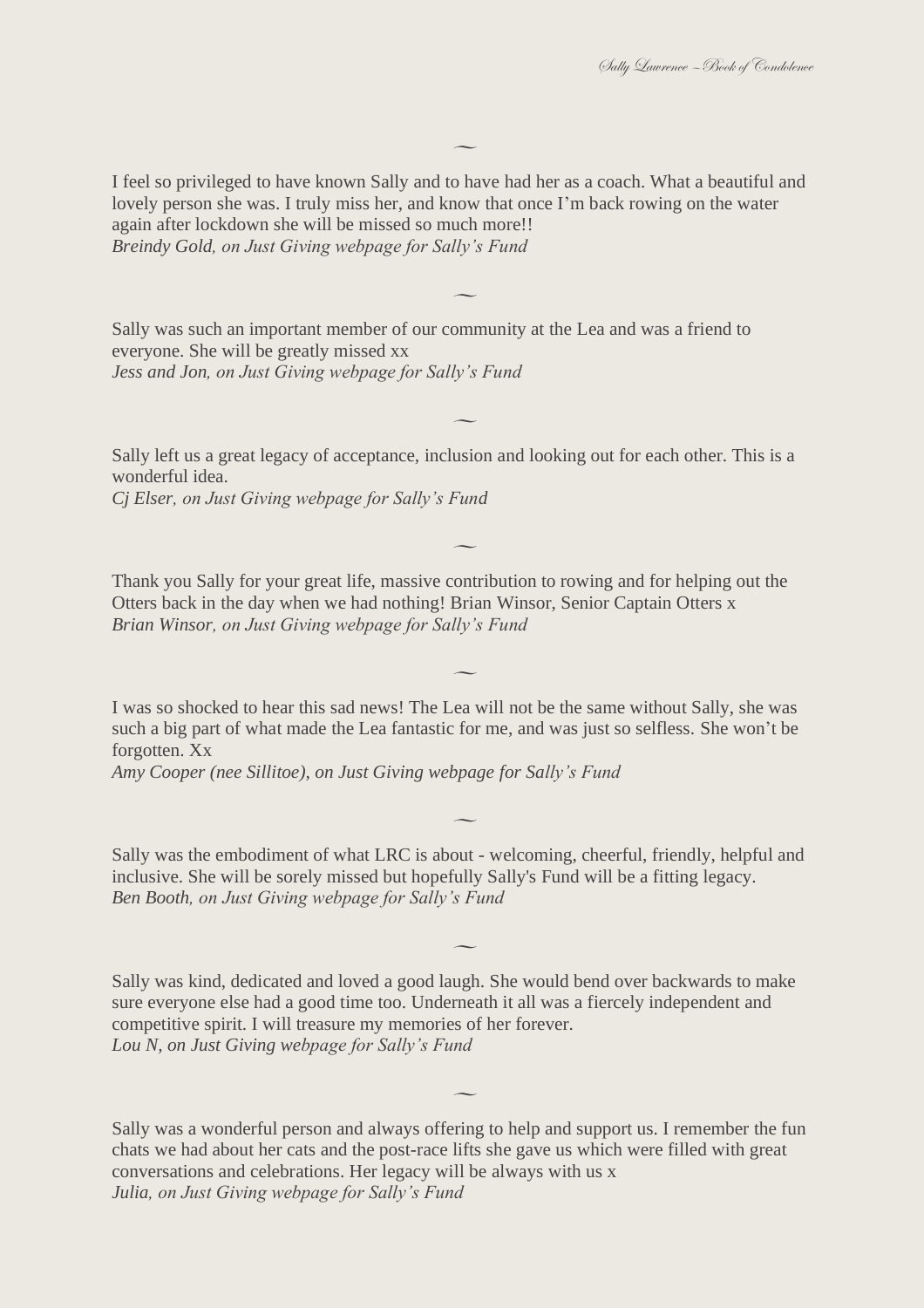Hopefully the Fund can fill a little the Sally-sized hole in the rowing community - without, sadly, the benefit of her infectious laugh and great personal attributes. *Anonymous, on Just Giving webpage for Sally's Fund*

 $\overline{\phantom{a}}$ 

Sally you truly were the beating heart of the Lea. May your spirit live on in the club always. *Ross Stevenson, on Just Giving webpage for Sally's Fund*

 $\overline{\phantom{a}}$ 

 $\overline{\phantom{a}}$ 

 $\overline{\phantom{a}}$ 

This is such a great idea. I'm so grateful for the energy and love Sally put into the Lea. *Max*

To the person who made the Lea a home for all, I'm not sure you ever realised how many lives you touched! x *Catherine Grayson, on Just Giving webpage for Sally's Fund*

Sally was an incredibly charitable woman and I'm truly thankful for her support in making my time at Lea enjoyable! My sincere condolences to her family, friends and the rowing community for her loss.

 $\overline{\phantom{a}}$ 

*Joshua Hedge, on Just Giving webpage for Sally's Fund*

Sally has been a huge part of our lives for the last seven years - a coach, cox, fellow rower and friend above all. Happy memories of races, trips to Belgium, Slovenia and all over the UK with Sally as the go-to person for any and every eventuality. *Colin and Liz, on Just Giving webpage for Sally's Fund*

 $\overline{\phantom{a}}$ 

 $\overline{\phantom{a}}$ 

 $\overline{\phantom{a}}$ 

 $\overline{\phantom{a}}$ 

Such a tragic loss but so lovely to honour Sally in this way. *Mary Finlay, on Just Giving webpage for Sally's Fund*

Although I didn't have privilege to get to know her, am grateful of her contribution to our wonderful club. Thank you Sally! *Aki rec member, on Just Giving webpage for Sally's Fund*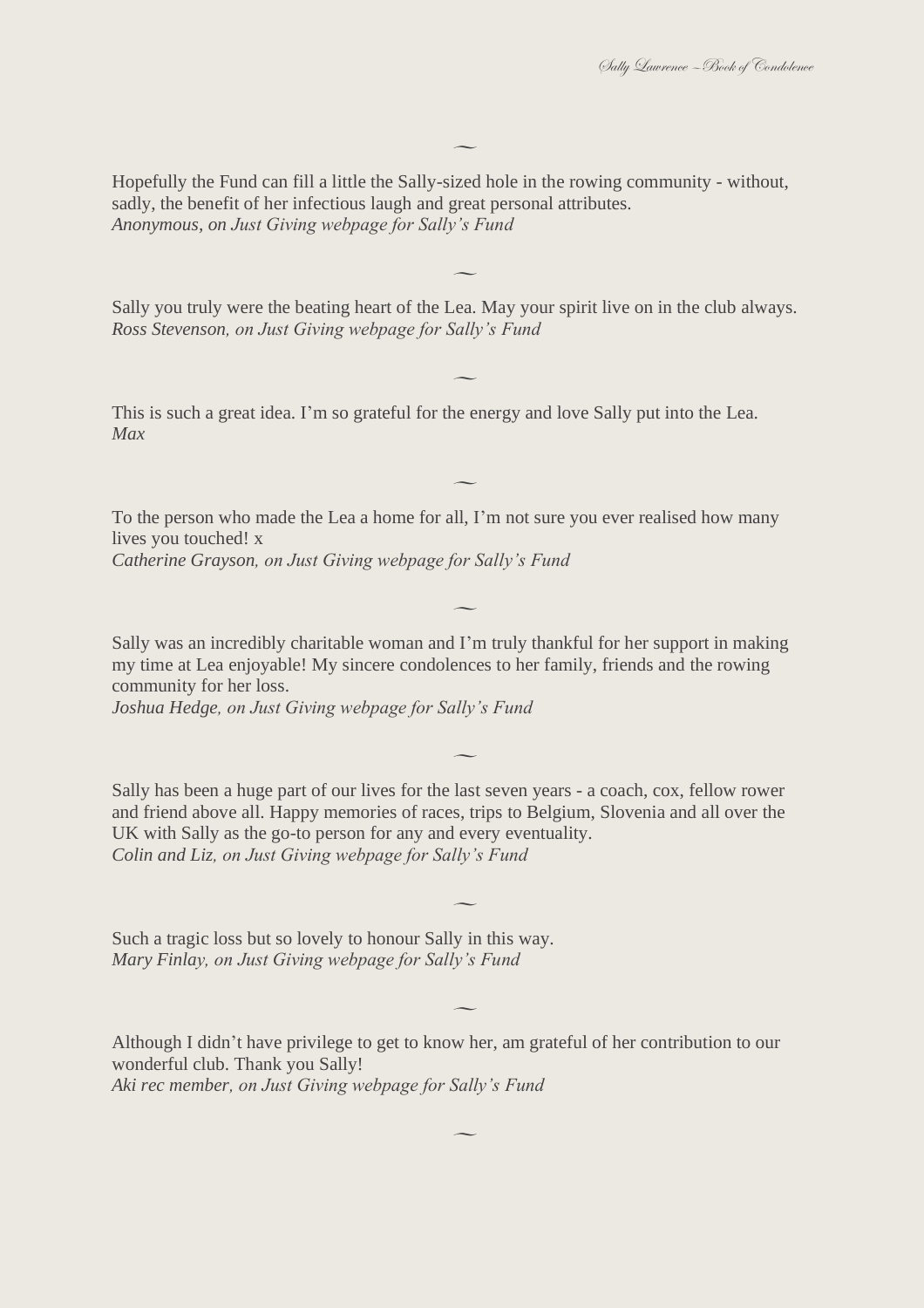I went to graduate school at the University of Tennessee with Sally and have been friends with her since 1982. Quite an odd match we were as friends-an Englishwoman whose accent took a while to understand and me a young southern US man. And we hit it right off!!

I was fortunate to keep in touch with her all these years. I remember her coming over to the US and bringing her young son Henry so he and my family could visit the Houston Livestock and Rodeo in Texas. Those kids never had so much fun! My wife and I were fortunate enough to visit her and her family in London in 1988 also. I managed to see her a few more times on my trips to GB and Europe throughout the years. Unfortunately I had not learned of her illness in time to talk to her before she passed — for this I am eternally saddened. Sally holds a special place in my heart and my tears flow freely for her…God bless and rest in peace.

*Rick Davis, from Eastern Region website*

So sorry to hear this news. Sally was a hard working supporter for our region, and the sport of rowing. My condolences to Sally's family and friends, and to Lea RC, who have lost a wonderful member.

 $\overline{\phantom{a}}$ 

*Simon Clark, from Eastern Region website*

I am shocked and saddened to hear of Sally's passing. She epitomised Lea Rowing Club and the wider world of rowing with her commitment, hard work and sense of fun.

 $\overline{\phantom{a}}$ 

On a personal basis I seem to have known Sally for a very long time and although to her I was just another rowing colleague whenever I met her on the Regatta circuit, no matter how busy she was, she would always find time for a few words and a catch up. I do know that she loved to come to our Regatta and delighted in bringing her Lea colleagues to our special event. We shall all miss her.

*Keith Paxman, Sudbury Rowing Club, from Eastern Region website*

This is terribly sad news. I will always remember Sally for her patience and great help with the many Cantabs junior entries we entered into Lea Autumn regatta. She made it such an enjoyable event for the juniors that we came back year after year. Such a great organiser who will be sadly missed

 $\overline{\phantom{0}}$ 

 $\overline{\phantom{a}}$ 

*Phil Gunning, Cantabrigian Rowing Club, from Eastern Region website*

Sad to hear this news today. I got to know Sally at the ERRC Coaching workshops and her patience and helpful manner in supporting our juniors during the clubs Regatta at the start of the new season. She will be missed and our thoughts and prayers are with her family at this time.

*Gary O'Shea, Cantabrigian Rowing Club, from Eastern Region website*